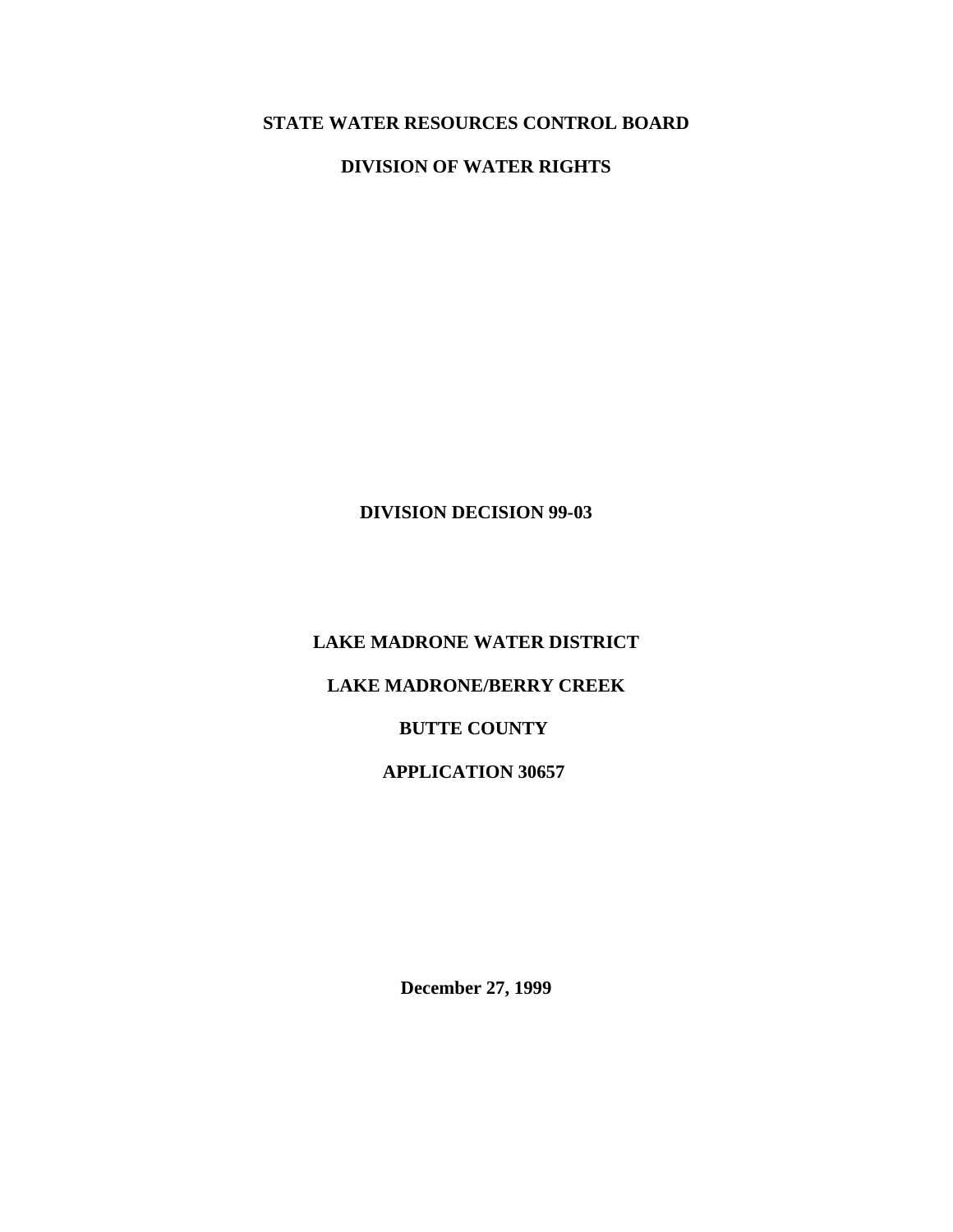#### **DIVISION OF WATER RIGHTS**

#### **DIVISION DECISION 99-03**

#### **APPLICATION 30657**

#### **LAKE MADRONE/BERRY CREEK**

#### **1.0 INTRODUCTION**

This Division of Water Rights (Division) Decision describes the actions to be taken on the pending application for a water right permit for storage of water in Lake Madrone within the Berry Creek watershed in Butte County. Application 30657 (A30657) was filed in 1997 by Lake Madrone Water District (LMWD). The application requests an appropriative water right to divert 200 acre-feet per annum (afa) of water from Berry Creek into an existing onstream reservoir with a capacity of 200 acre-feet. LMWD seeks a right to store water from March 1 to April 15 of each year for nonconsumptive purposes of recreation, fish and wildlife preservation and/or enhancement, and fire protection. Map 1 shows the location of Lake Madrone and other features in the area.

Written notice of A30657 was provided to interested parties and three parties filed protests against A30657. On March 12, 1999, Division staff conducted a field investigation in accordance with Water Code section 1345 to provide an opportunity for the parties to submit information relating to the issues raised in the protests. Based on a review of available information, the Division concludes that a water right permit should be issued subject to the terms and conditions specified in this order.

### **2.0 BACKGROUND**

The present dam at Lake Madrone was constructed in 1930 or 1931 to replace an earlier structure, known as the Apple Tree Dam that was constructed during the late 1920's and washed out in 1929. The original developers of Lake Madrone were advised of the requirement to obtain an appropriative water right permit for the reservoir in 1931, but never applied for or received a permit. (State Water Resources Control Board (SWRCB) Resolution No. 86-20.) The LMWD was formed in 1975 to operate and maintain the dam and reservoir at Lake Madrone. Water in the reservoir is used by residents of a surrounding subdivision for recreation and fire protection.

The release of accumulated sediment from Lake Madrone into Berry Creek in 1984 led to a complaint by downstream property owners and an investigation by the Regional Water Quality Control Board for the Central Valley (RWQCB). On October 5, 1984, Department of Fish and Game (DFG) reported that pools in Berry Creek were filled with one foot or more of sediment. DFG also reported that the sediment severely damaged the fishery by destroying shelter and food producing areas.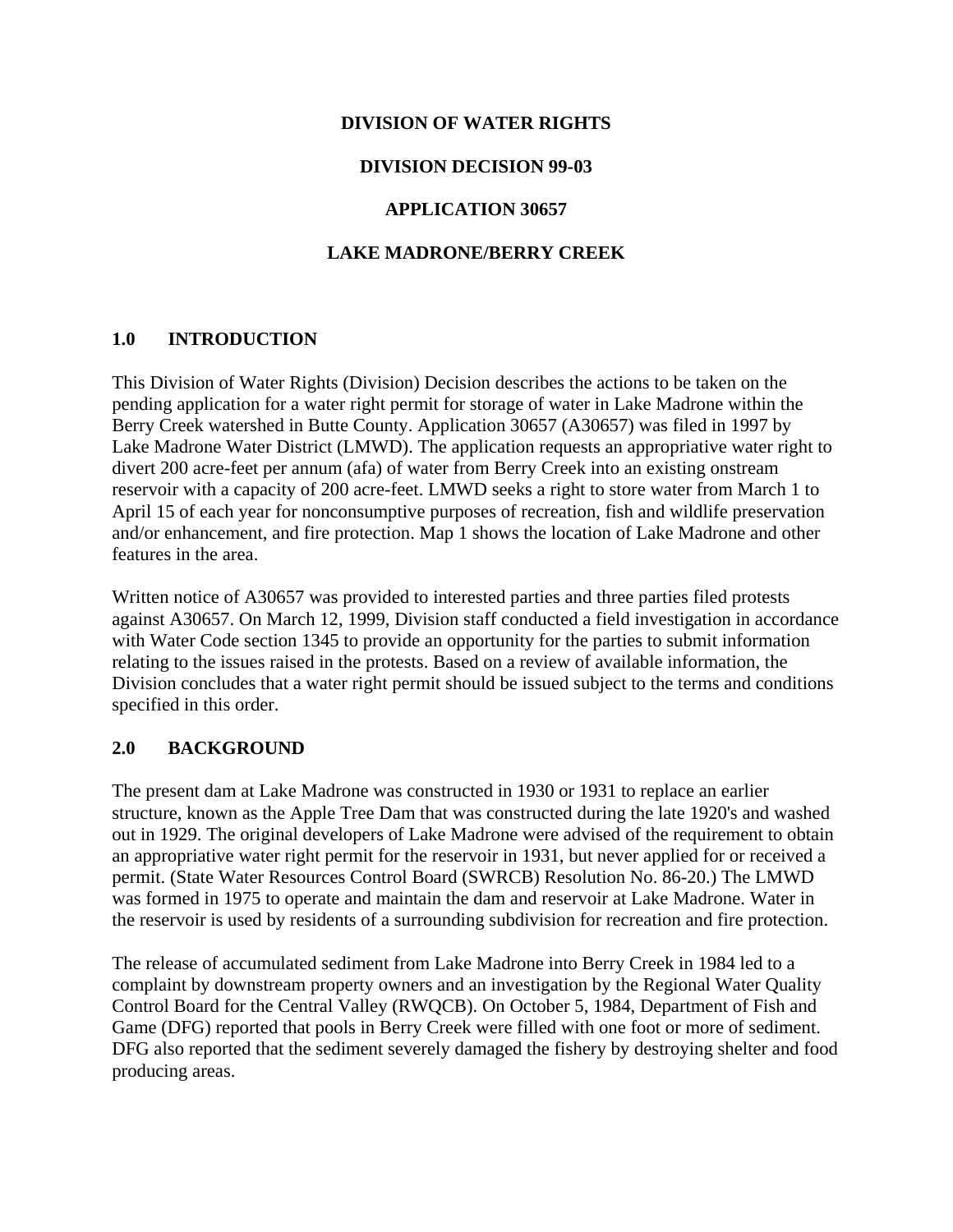On November 29, 1984, the RWQCB issued a Cleanup and Abatement Order that prohibited the discharge of earthen materials into Berry Creek at a rate greater than the instantaneous rate at which these materials were entering the lake. On October 17, 1985, the SWRCB denied LMWD's petition for review of the RWQCB order and adopted Order WQ 85-10. In addition to limiting the discharge of sediment, Order WQ 85-10 also required LMWD to develop a plan for removing accumulated sediment from Berry Creek. Following the issuance of WQ 85-10, LMWD has removed sediment from Lake Madrone by lowering the lake and excavating the sediment about every four years. In 1989, LMWD modified the outlet from the reservoir to reduce the release of sediment.

The water quality problems that resulted in Order WQ 85-10 led the Division to investigate if LMWD held a valid right to store water at Lake Madrone. Although LMWD contends that it holds pre-1914 appropriative water rights for the reservoir, the SWRCB found that the present dam at Lake Madrone was constructed in 1930 and 1931 to replace an earlier dam constructed during the late 1920's, which washed out in 1929. The SWRCB concluded that storage of water at Lake Madrone was unauthorized and directed the executive director to refer the matter to the Attorney General for appropriate action to prevent further storage of water without a permit.

The SWRCB authorized the executive director to defer referral to the Attorney General if a water right application were filed and thereafter pursued with diligence. (SWRCB Resolution No. 86- 20.) Following further correspondence with the Division, LMWD filed Application 28832 on April 3, 1987. However, the Division subsequently cancelled Application 28832 due to the applicant's failure to provide an adequate engineering map as part of the required application materials.

Following various other attempts to resolve the problem without litigation, on March 19, 1997, the Attorney General filed a complaint to enjoin the unauthorized diversion of water at Lake Madrone. (California State Water Resources Control Board and California Department of Water Resources v. Lake Madrone Water District, Butte County, Superior Court No. 120556.) On October 21, 1997, LMWD filed A30657, which is the subject of this decision. An attachment to A30657 states that LMWD reserves its claim that it has a right to maintain Lake Madrone under riparian and pre-1914 appropriative rights, but has filed the water right A30657 as a means of resolving the dispute with the SWRCB. Further action on the water right aspects of the lawsuit has been deferred pending action by the SWRCB on A30657.

### **3.0 APPLICABLE LAW**

The California Water Code and implementing regulations set forth the legal requirements governing actions on applications to appropriate water. In addition, the SWRCB must comply with provisions of the California Environmental Quality Act (CEQA). For minor projects with unresolved protests (i.e., storage not in excess of 200 af or direct diversion not in excess of 3 cubic feet per second (cfs)), the Division must conduct a field investigation and prepare a Decision. (See Water Code sections 1345 through 1348 as revised, effective January 1, 1998.)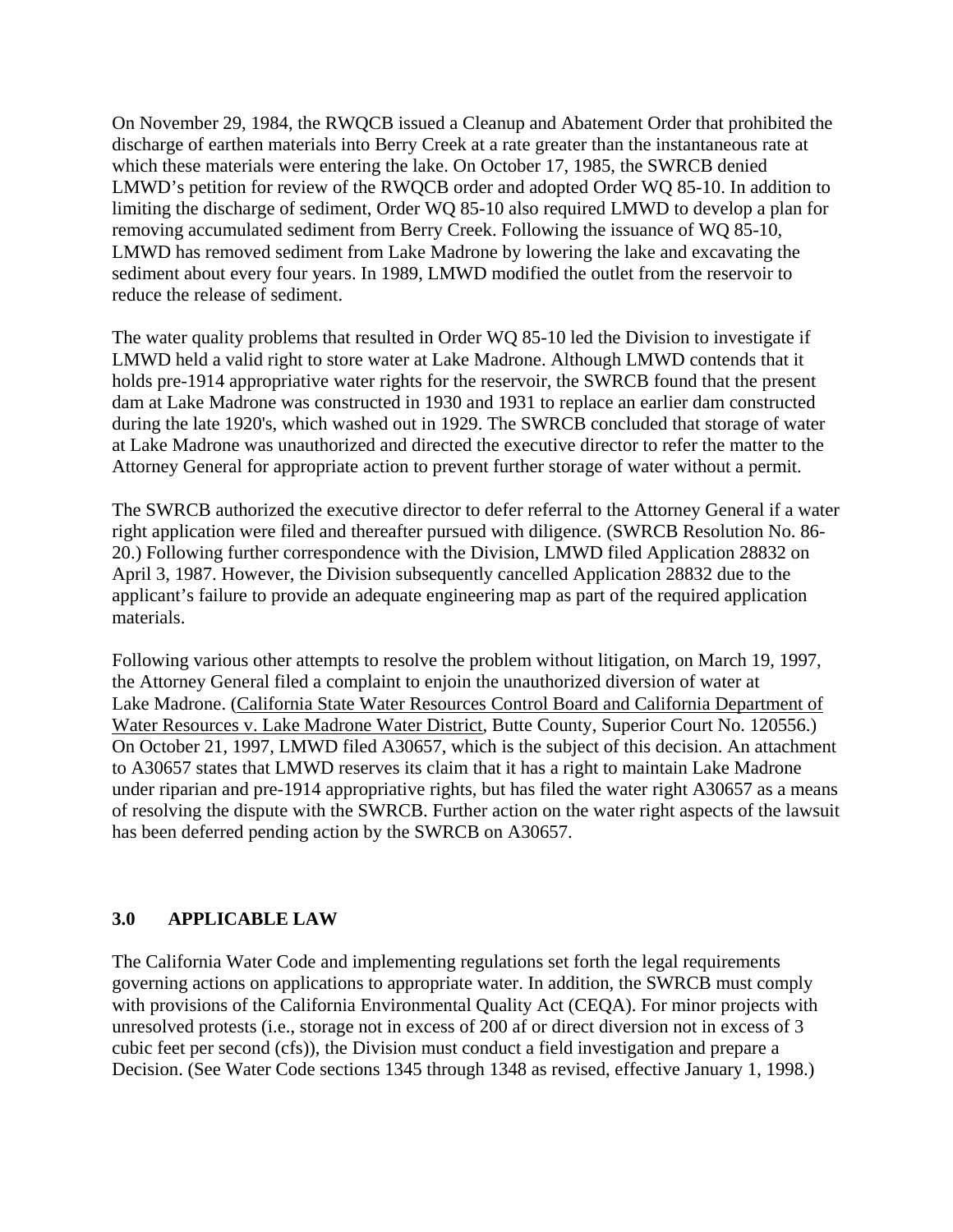Pursuant to the provisions of California Code of Regulations, title 23, section 731, water users may file an application for an appropriative water right permit authorizing their diversions even in instances in which they already claim to have an existing right for the project described in A30657. Water Code section 1391 provides that any appropriator of water to whom a permit is issued takes the permit subject to the specified conditions on which the permit is issued. The holder of a water right permit who violates the terms or conditions of the permit is subject to various administrative and judicial remedies under the Water Code. In this instance, LMWD's claim of an existing right to divert water to storage at Lake Madrone does not preclude it from obtaining a water right permit, but acceptance of a permit obligates the permittee to comply with the requirements of the permit. (Water Code section 1391.)

# **4.0 DESCRIPTION OF PROJECT PROPOSED IN APPLICATION 30657**

Application 30657 seeks an appropriative water right to divert water to storage from March 1 to April 15 of each year for non-consumptive purposes of recreation, fish and wildlife preservation and enhancement, and fire protection. The reservoir is located in Butte County in section 27, T21N, R5E, MDB&M, as shown on a map on file with the SWRCB. The place of use includes the Lake Madrone Unit 1 and 2 subdivisions on file with the California Department of Real Estate.

The project consists of a reservoir and an earth and concrete dam 35 feet high and 350 feet long. The reservoir has a surface area of approximately 25 acres and has a maximum depth of 25 feet, when full. No new construction or site clearing activities will be associated with the project. LMWD states that it diverts water to storage only when the reservoir has been lowered for maintenance and needs to be refilled. The season of diversion specified in A30657 is limited to March 1 to April 15.

### **5.0 PROTESTS**

The Division provided notice of A30657 on December 12, 1997, in accordance with sections 1300 through 1324 of the Water Code. Protests were submitted by the State Water Project (SWP), Berry Creek Water Users Incorporated (BCWU), and the California Sportfishing Protection Alliance (CSPA). The protests were accepted and are summarized below.

**5.1 State Water Project Protest** The SWP protest was based on potential injury to the prior rights of the SWP if the applicant were allowed to divert water when the SWP is required to release water to meet downstream water quality requirements. The SWP protest stated that it might be dismissed if the Standard Permit Terms 80, 90, and 91 are included in any permit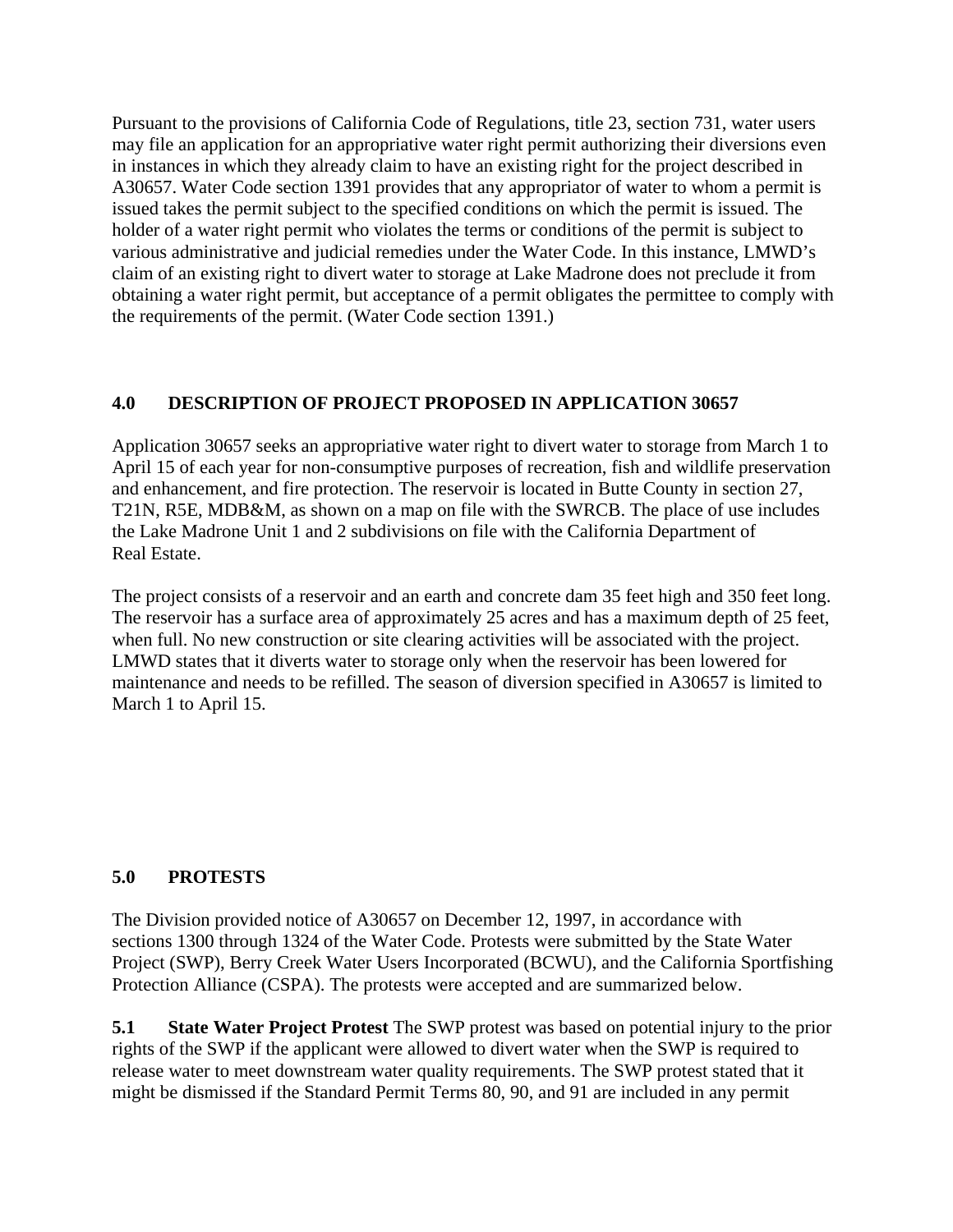issued on A30657. Standard Permit Terms 80, 90, and 91 are normally included in a permits for diversion of 1 cfs or more or storage of 100 afa or more for projects within the Sacramento-San Joaquin Delta watershed and LMWD agreed to inclusion of Terms 80, 90, and 91. Consequently, the SWP protest was dismissed. This decision provides that Standard Permit Terms 80, 90, and 91 shall be included in any permit to be issued on A30657.

**5.2 Berry Creek Water Users Protest** The BCWU protest was based on alleged injury to prior rights and concern over sediment discharge from Lake Madrone. Negotiations between the applicant and BCWU led to a draft memorandum of understanding (MOU), which was discussed at the field investigation on March 12, 1999. A final MOU was executed after the field investigation and was forwarded to the SWRCB by letter dated April 13, 1999, from counsel for LMWD. The five provisions of the MOU are summarized as follows:

- 1. LMWD will notify BCWU in advance of planned changes in lake water level.
- 2. LMWD will not operate Lake Madrone in a manner which deprives landowners along Canyon Creek of the use of water. During drought years, LMWD will maintain an outflow of water at the dam which is no less than the inflow to Lake Madrone.
- 3. The water in Lake Madrone is to be used for recreational purposes (swimming, fishing, and boating) and fire protection only.
- 4. LMWD is responsible for all costs of maintenance or improvements to the dam or Lake Madrone including, but not limited to, silt removal, weed control and valve maintenance.
- 5. If it comes to the attention of the LMWD Board of Directors that pollution of the water in Lake Madrone or the water flowing into Lake Madrone is occurring, LMWD will attempt to notify the polluter and will report the pollution to the Butte County Health Department.

The Division concludes that the above conditions are in the public interest and should be included in any permit issued on A30657 in accordance with the MOU between LMWD and BCWU. As set forth in the order at the end of this decision, the water right permit to be issued to LMWD will include a term requiring compliance with provisions derived from the MOU. In addition to the terms specified in the MOU, BCWU requested in a telephone conversation on March 26, 1999, that any permit issued on A30657 be conditioned to require LMWD to comply with the provisions of the judgement recorded on July 7, 1933, in Cameron et al. v. Feather River Forest Homes, Butte County, Superior Court No. 14014. LMWD has agreed to inclusion of the requested condition and this decision requires it to be included in any permit issued on A30657. Inclusion of the specified conditions resolves the concerns raised by BCWU.

**5.3 California Sportfishing Protection Alliance Protest** The CSPA protest was based on concerns about the effect of the project on public trust resources. The protest focuses on the following subjects:

- 1. Water quality,
- 2. Fishery resources,
- 3. Wildlife habitat,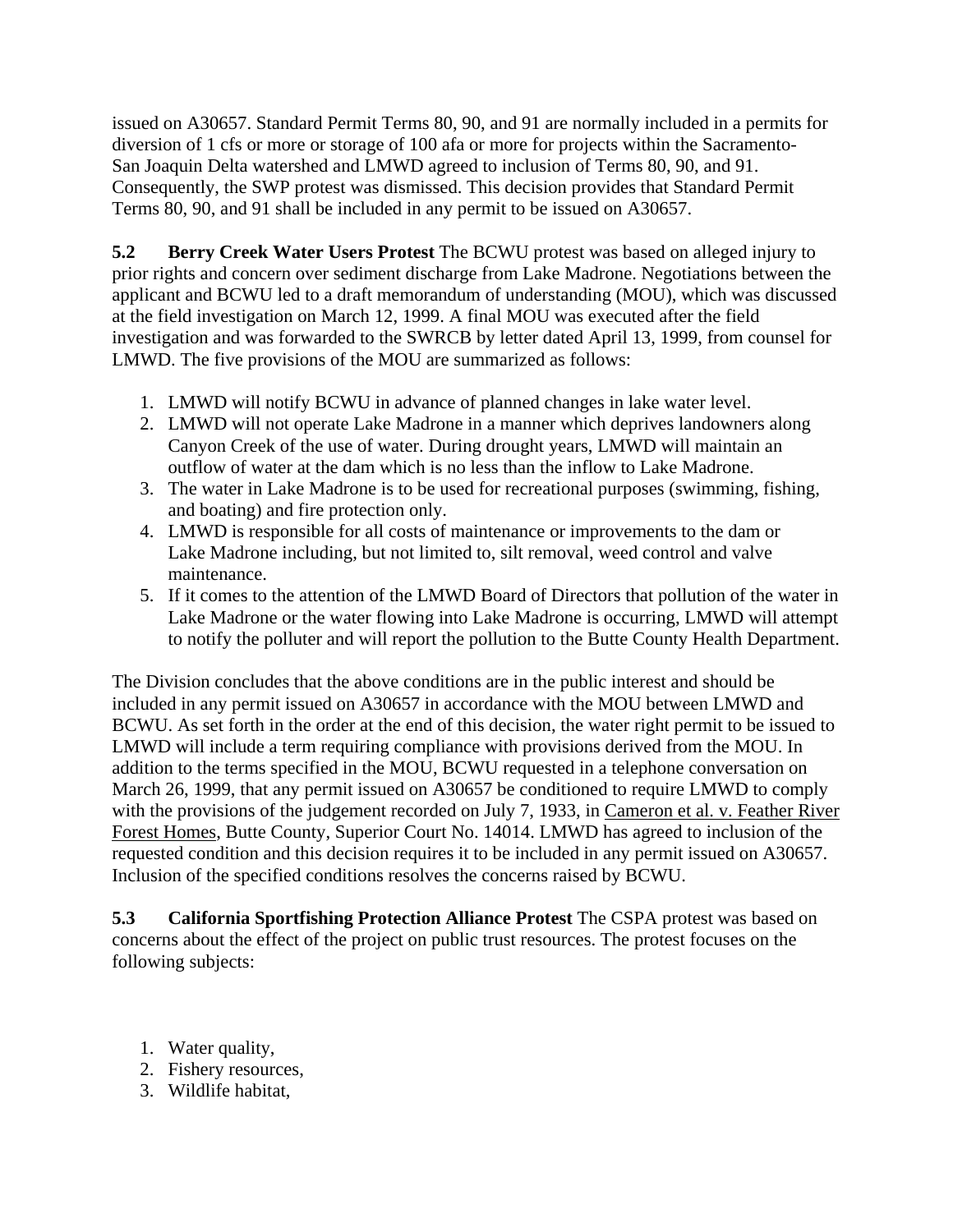- 4. Minimum flow releases, and
- 5. Public access for fishing.

The CSPA protest requests that any permit issued on A30657 be conditioned to protect water quality, fishery resources, and wildlife habitat. CSPA also requests that SWRCB staff prepare an initial study pursuant to CEQA and that any permit that may be issued include a requirement to provide public access for fishing.

By letter dated January 29, 1998, LMWD responded to CSPA's protest with a proposed stipulation for dismissal of the protest. The stipulation proposed that the permit be conditioned to include the following requirements:

- 1. The use of water under the permit be conditioned upon and subject to the "reasonable orders" of the RWQCB or any successor organization in regard to water quality impacts arising from sediment discharged from the dam.
- 2. "LMWD shall provide sufficient bypass through the gate valve to pass water through the dam for fishery needs downstream. LMWD shall set the gate valve during the filling process so as to bypass the greater of one (1) cfs of the natural inflow, or approximately twenty percent (20%) of the inflow, utilizing the area capacity curve and changes of storage in the lake in order to estimate that inflow, whichever amount is greater."
- 3. LMWD shall install two signs at specified locations stating there is public fishing access at locations near the dam and in the ponds formed below the dam.

CSPA responded in a letter dated November 18, 1998, which states that CSPA would withdraw its protest if LMWD agrees to the following conditions:

- 1. The LMWD allow public access for fishing pursuant to Title 23, California Code of Regulations, section 781.
- 2. The LMWD provide "reasonable public parking for the purpose of fishing" at Lake Madrone, including "parking for the handicapped."
- 3. The LMWD provide a handicapped accessible restroom facility for members of the public fishing at Lake Madrone.
- 4. The LMWD allow "public foot access for the purpose of fishing the state's water flowing into Lake Madrone."
- 5. The LMWD post signs at agreed upon locations advising the public that fishing is allowed at Lake Madrone pursuant to Title 23, California Code of Regulations, section 781.

The unresolved issues raised by the CSPA protest were discussed at an on-site meeting on January 8, 1999, and at the field investigation on March 12, 1999, as discussed below.

#### **6.0 ON-SITE MEETING**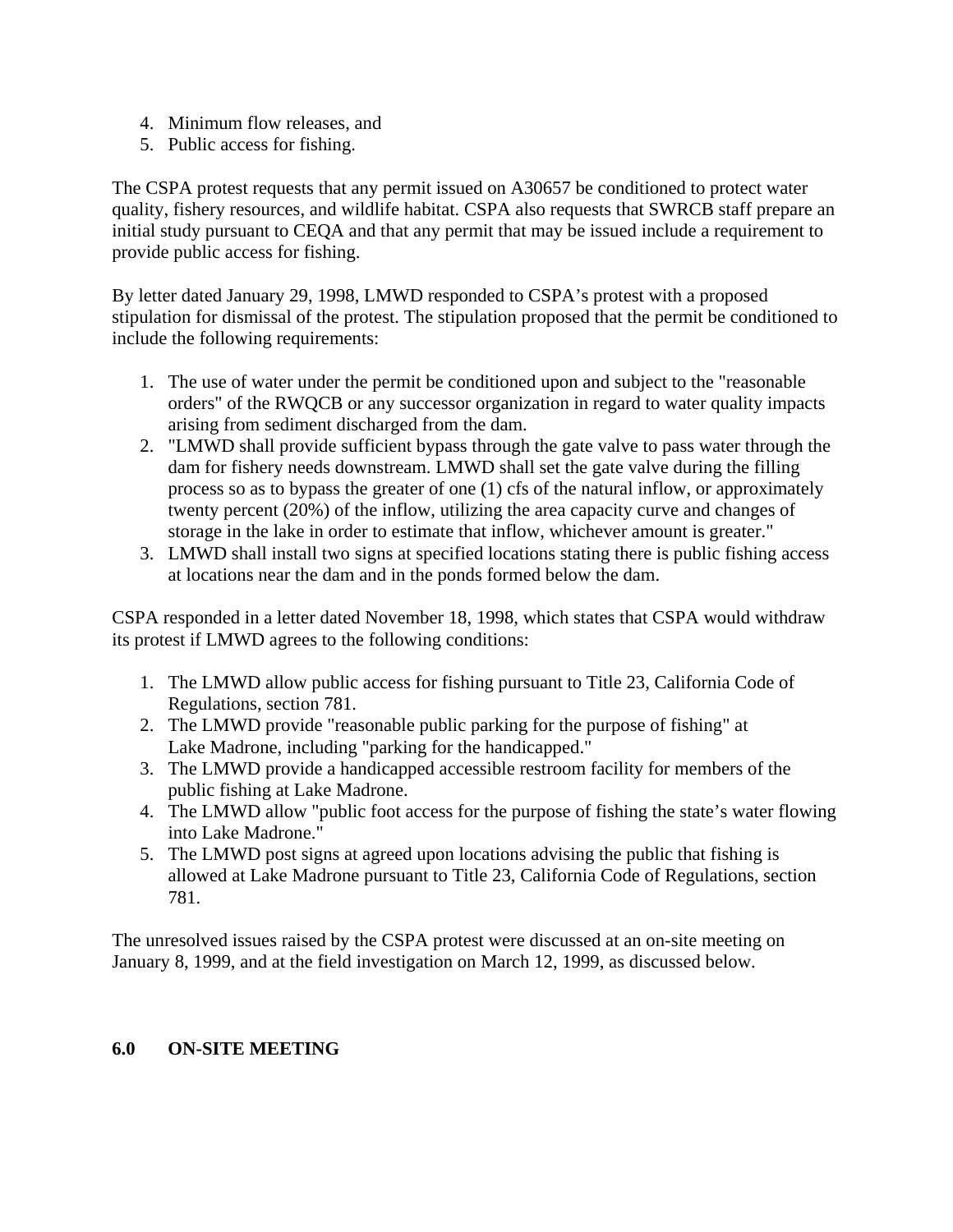On January 8, 1999, Division staff held an informal on-site meeting with the applicant and protestants in an effort to develop terms that would resolve the issues raised in the unresolved protests. The parties were unable to reach agreement on terms that would resolve the issues raised by the CSPA protest and CSPA requested a field investigation pursuant to Water Code section 1345. CSPA later submitted a letter dated January 11, 1999, that provided comments relating to the January 8 informal field investigation meeting and additional information on CSPA's concerns.

# **7.0 FIELD INVESTIGATION**

On January 27, 1999, the Division distributed a Notice of Field Investigation to the applicant, protestants, and other interested parties. The notice described the procedures for conducting the field investigation and the unresolved issues to be discussed. Division staff conducted the field investigation on March 12, 1999, in accordance with sections 1345 through 1348 of the Water Code. Division staff and other participants met at the Lake Madrone Inn parking lot at approximately 10 a.m. The field investigation lasted about three hours. The participants at the field investigation and whom they represented are as follows:

| <b>PARTICIPANT</b>      | <b>PARTY REPRESENTED</b>              |
|-------------------------|---------------------------------------|
| Tom Van Gelder          | <b>CSPA</b>                           |
| <b>Ron Severson</b>     | <b>CSPA</b>                           |
| Zane Butterfield        | <b>BCWU</b>                           |
| <b>Bob Cameron</b>      | <b>BCWU</b>                           |
| Pat Brunagel            | <b>BCWU</b>                           |
| Paul Minasian           | <b>LMWD</b>                           |
| Lon Tennant             | <b>LMWD</b>                           |
| <b>Jeff Gonzales</b>    | CA Department of Forestry (CDF)       |
| <b>Stacer Hartshorn</b> | <b>CDF</b>                            |
| Doug Straw              | RWQCB-Redding                         |
| Terry Snyder            | <b>SWRCB</b> Division of Water Rights |

The following issues were discussed during the field investigation: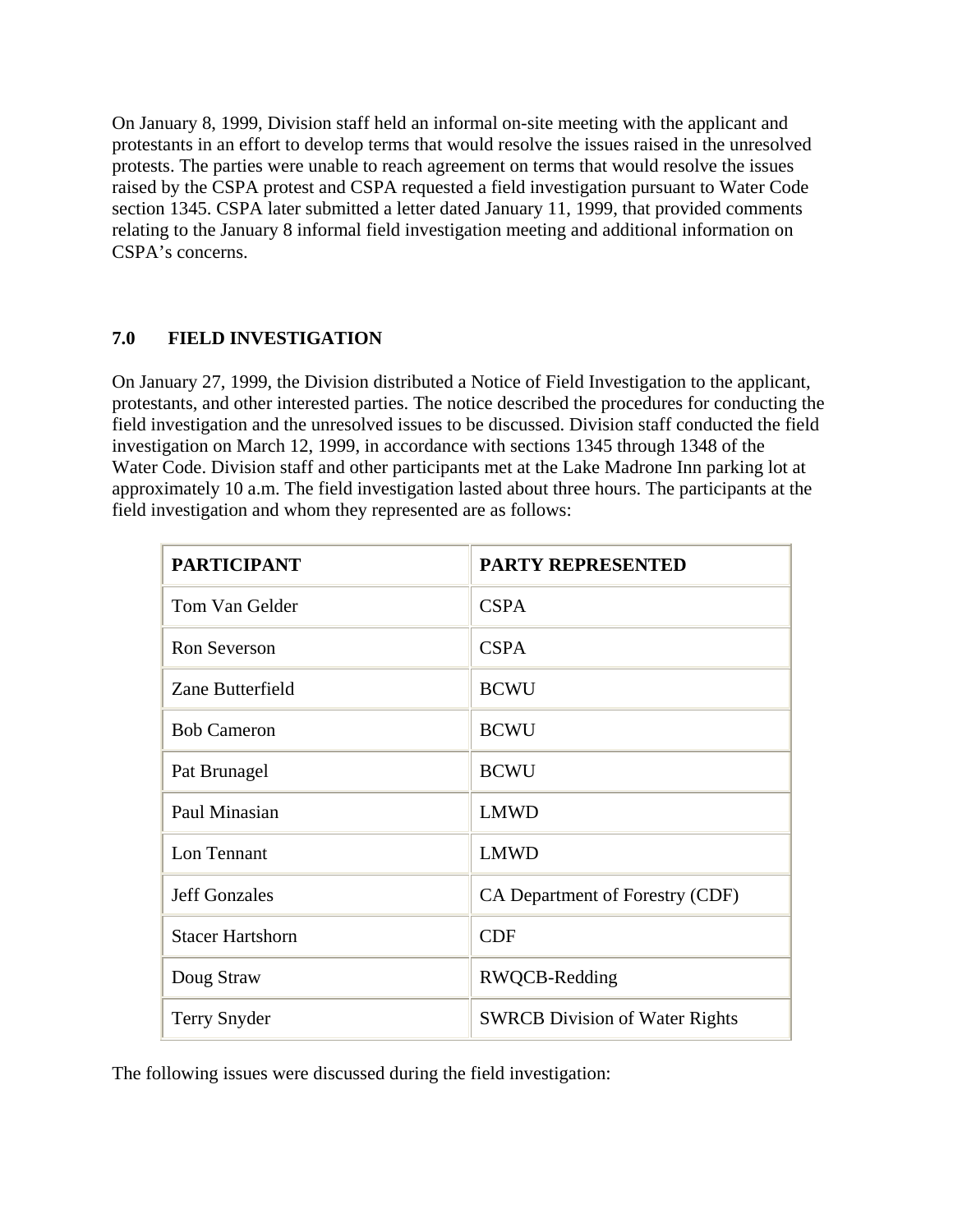- 1. Public access for fishing at Lake Madrone.
- 2. Availability of public parking facilities.
- 3. Construction of public restroom facilities.
- 4. Water pollution at the lake or from upstream sources.
- 5. Sediment transport and removal.

Division staff explained that the purpose of the field investigation was to address unresolved protest issues and resolve them if possible. Division staff also explained that LMWD was lead agency for preparation of the CEQA document. The protestants were asked to provide information to establish that approval of the project would cause the specific problems alleged in their protests.

As discussed in section 5.2 above, the subject of water pollution in Lake Madrone or from upstream sources is addressed in the MOU agreed to by BCWU and LMWD following the field investigation. Any permit to be issued on A30657 will be conditioned in accordance with the provisions of the MOU, including the requirement for LMWD to report pollution to the Butte County Health Department and to notify the party causing the pollution. The other unresolved issues discussed during the field investigation or raised by the protests are addressed below.

### **8.0 ANALYSIS OF UNRESOLVED ISSUES**

The unresolved issues concerning A30657 include public access for fishing at Lake Madrone, availability of public parking and restroom facilities as requested by CSPA, operating restrictions to prevent release of sediment harmful to downstream uses and minimum bypass flows for protection of downstream uses. These issues are addressed in sections 8.1 through 8.5 below.

**8.1 Public Access to Lake Madrone for Fishing** CSPA asks that LMWD be required to provide public access for fishing around the entire lakeshore and on the streams that flow into Lake Madrone. CSPA maintains that the public has acquired a prescriptive right of access to the roads serving the subdivision and objects to the recently installed gates on the roads serving the subdivision. Some public fishing currently occurs at Lake Madrone, but the extent is not known.

LMWD owns or holds an interest in the property on which the dam is located and in the land adjoining the stream below the dam. LMWD is willing to provide public access for fishing to the portions of LMWD/Butte County property that are located: (1) along the crest of the dam; (2) adjacent to the dam along the county roadway; and (3) the area below the dam as shown on the attached parcel map (labeled Map No. 2). Prior to the formation of LMWD, the subdivision developer granted a Declaration of Trust in favor of the purchasers of subdivision lots. The Declaration of Trust granted an exclusive right of access to the lake bottom and two beach areas.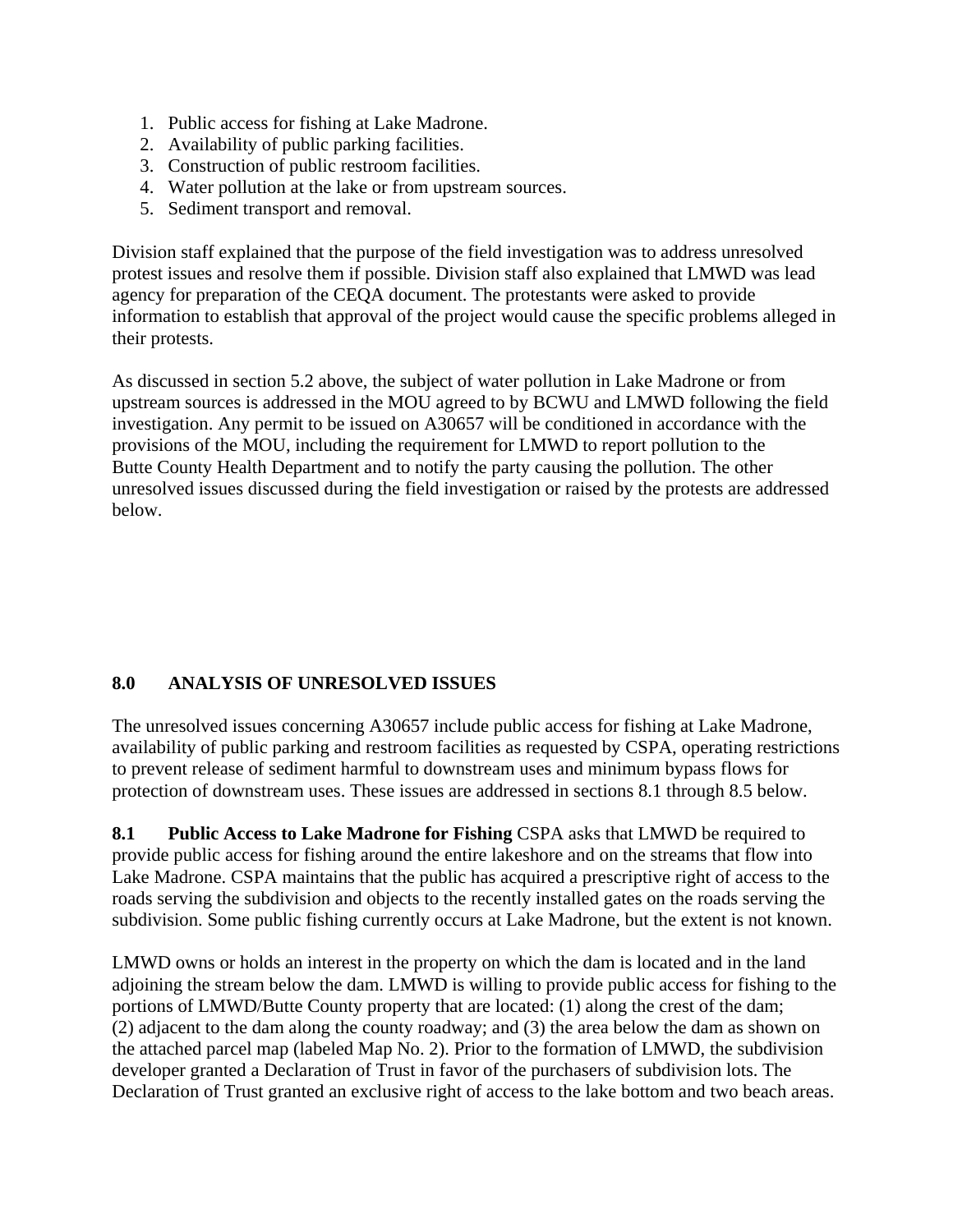(Lake Madrone Water District v. Reichert, Butte County, Superior Court, No. 64282, Judgment dated September 24, 1981.) Private property abuts LMWD property near the dam and most of the land adjoining the lake is privately owned.

A "No Trespassing" sign is posted on the western boundary of a privately held parcel (Parcel 1 on attached Map No. 2), which abuts the shoulder of the dam. LMWD is willing to post a sign at the eastern boundary of the adjoining parcel on which the dam is located that says "Public Fishing Access." CSPA agreed that this language would be sufficient*.* LMWD is also willing to post a "Public Fishing Access" sign on the side of the roadway near the spillway for fishing in the pool at the toe of the dam. These areas were identified during the field investigation and inspection of proposed access points.

LMWD stated that the gates to the private roads through the subdivision were installed to protect homeowners following a recent increase in vandalism and theft. Although CSPA wants access over the roads through the subdivision, representatives of LMWD and CSPA agreed that access to the streams that flow into Lake Madrone is available by way of an abandoned road.

Public access for fishing is addressed by Fish and Game Code sections 5943 and 5944 and California Code of Regulations, title 23, section 781. Fish and Game Code section 5943 reads as follows:

> "(a) The owner of a dam shall accord to the public for the purpose of fishing, the right of access to the waters impounded by the dam during the open season for the taking of fish in the stream or river, subject to the regulations of the commission."

> "(b) Subdivision (a) does not apply to any impoundment of water by a dam that is wholly located on privately owned land that is primarily agricultural or residential in nature if the impounded waters are from a stream or river that is not naturally frequented by fish and if the dam does not prevent the free passage of fish over or around the dam. The Legislature finds and declares that this subdivision is intended to be declaratory of existing law."

Fish and Game Code section 5944 provides:

"The owner of a dam is not liable in damages to any person exercising the right to fish, who suffers any injury through coming in contact with, or tampering with, any of the property of the owner of the dam."

Section 781 of title 23 of the California Code of Regulations states:

"In compliance with Fish and Game Code section 5943, all permits for storage of water on a stream naturally frequented by fish shall require the permittee to accord to the public, for the purpose of fishing, reasonable right of access to the waters impounded by the dam under the permit during the open season for the taking of fish, subject to the regulations of the Fish and Game Commission and,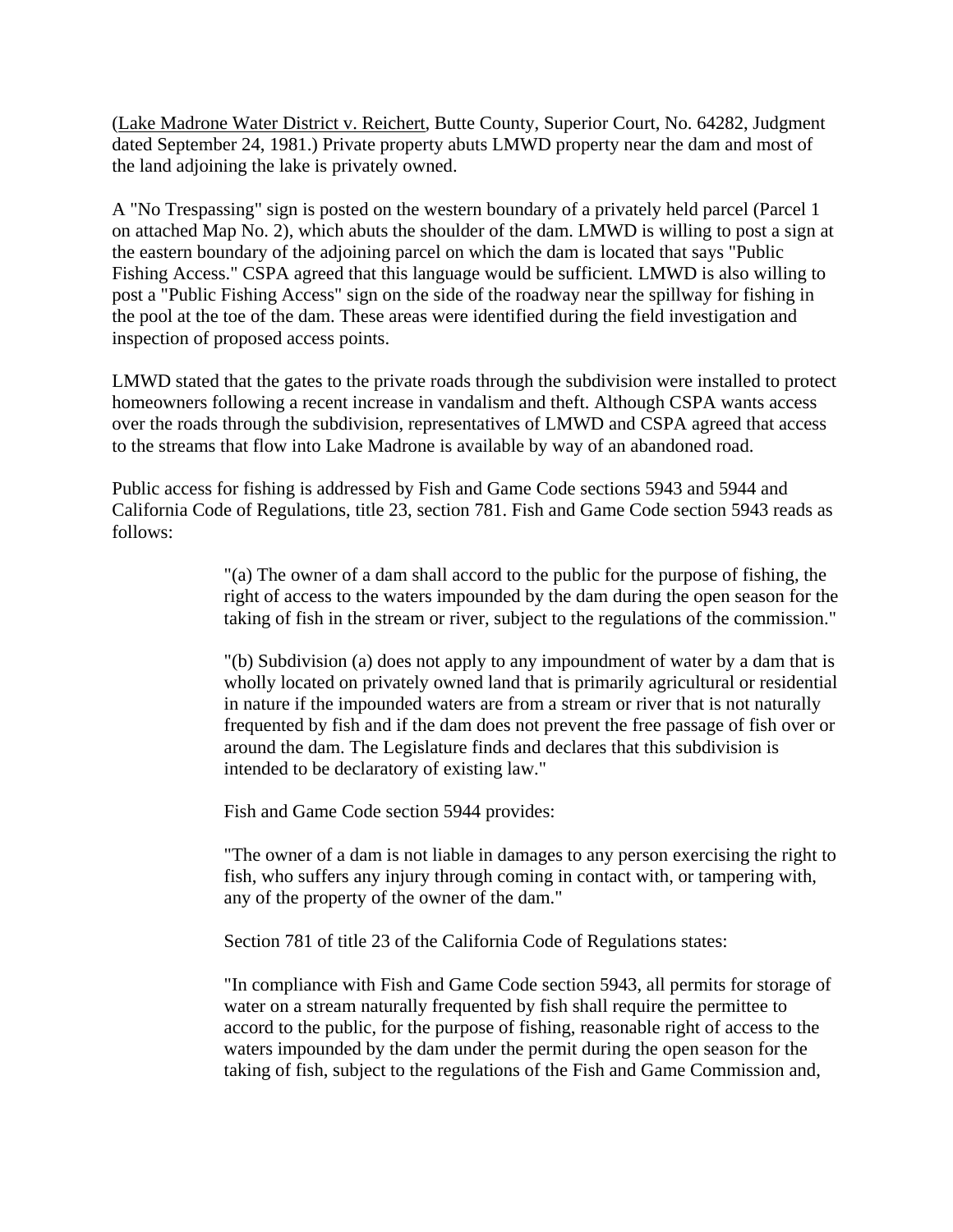for domestic water supply reservoirs, subject to applicable public health requirements contained in title 17 of the California Administrative Code."

The California Supreme Court has ruled that under appropriate conditions, a reservoir operator may be required to organize and fund an extensive public fishing program. (*State of California v. San Luis Obispo Sportsman's Association* (1978) 22 Cal. 3d 440 [149 Cal. Rptr. 482].) However, there must be substantial evidence in the record to support imposition of a water right permit condition requiring greater public access than is otherwise required by law. (See *Bank of America v. State Water Resources Control Board* (1974) 42 Cal. App. 3d 291 [116 Cal. Rptr. 770, 780].)

In this instance, determination of a "reasonable right of access" meeting the requirements of section 781 of the regulations involves consideration of: (1) CSPA's expressed interest in access to the lake for fishing; (2) the relatively small size of Lake Madrone; (3) the residential use of the surrounding subdivision and LMWD's concern about public safety issues; (4) the exclusive easement held by subdivision lot owners to the lake bottom and beach areas; (5) the availability of extensive public recreational and boating facilities nearby at Lake Oroville; and (6) LMWD's stated willingness to provide public access for fishing at specified locations. Based on consideration of those factors, the Division concludes that the public access areas identified by LMWD will provide a reasonable right of public access for fishing at the reservoir and immediately below the dam, and that the proposed signs will provide reasonable notice of that right. The Division further concludes that it would be reasonable to allow LMWD to limit public access for fishing to pedestrian use at the locations LMWD proposes and fishing from small, non-motorized craft that can be safely launched from those locations. Resolution of CSPA's claim to a prescriptive right for public use of privately constructed roads in the subdivision adjoining Lake Madrone is outside the jurisdiction of the SWRCB and need not be resolved in order for the SWRCB to act upon A30657.

**8.2 Availability of Parking Facilities** In addition to requesting that Lake Madrone be open for public fishing as required by statute, CSPA asked that LMWD be required to provide public parking near the lake which is accessible to the disabled. CSPA requested that signs be posted declaring six parking spaces at the Lake Madrone Inn are available for use by the fishing public. LMWD responded that the spaces belong to the owner of the Inn property and LMWD's easement extends into the parking lot for dam maintenance only.

During the field investigation, Division staff pointed out that an additional four or five paved parking spaces may be available along the dam's eastern road shoulder, which is up to 15 feet wide. Following the field investigation, LMWD provided the SWRCB a copy of a parcel map verifying that the county has right of way easements in the vicinity of the dam of sufficient width to allow for parking in that area. (Map recorded at pages 2 through 6 of Book 48, Butte County Official Records.) Parking along the county's eastern road shoulder would be accessible to the disabled. Division staff also directed the parties' attention to 12 more unpaved parking spaces next to the roadway within three tenths of a mile from the dam.

As discussed in section 8.1 above, the law requires that water right permits for storage of water on streams "naturally frequented by fish" shall require the permittee to provide public access for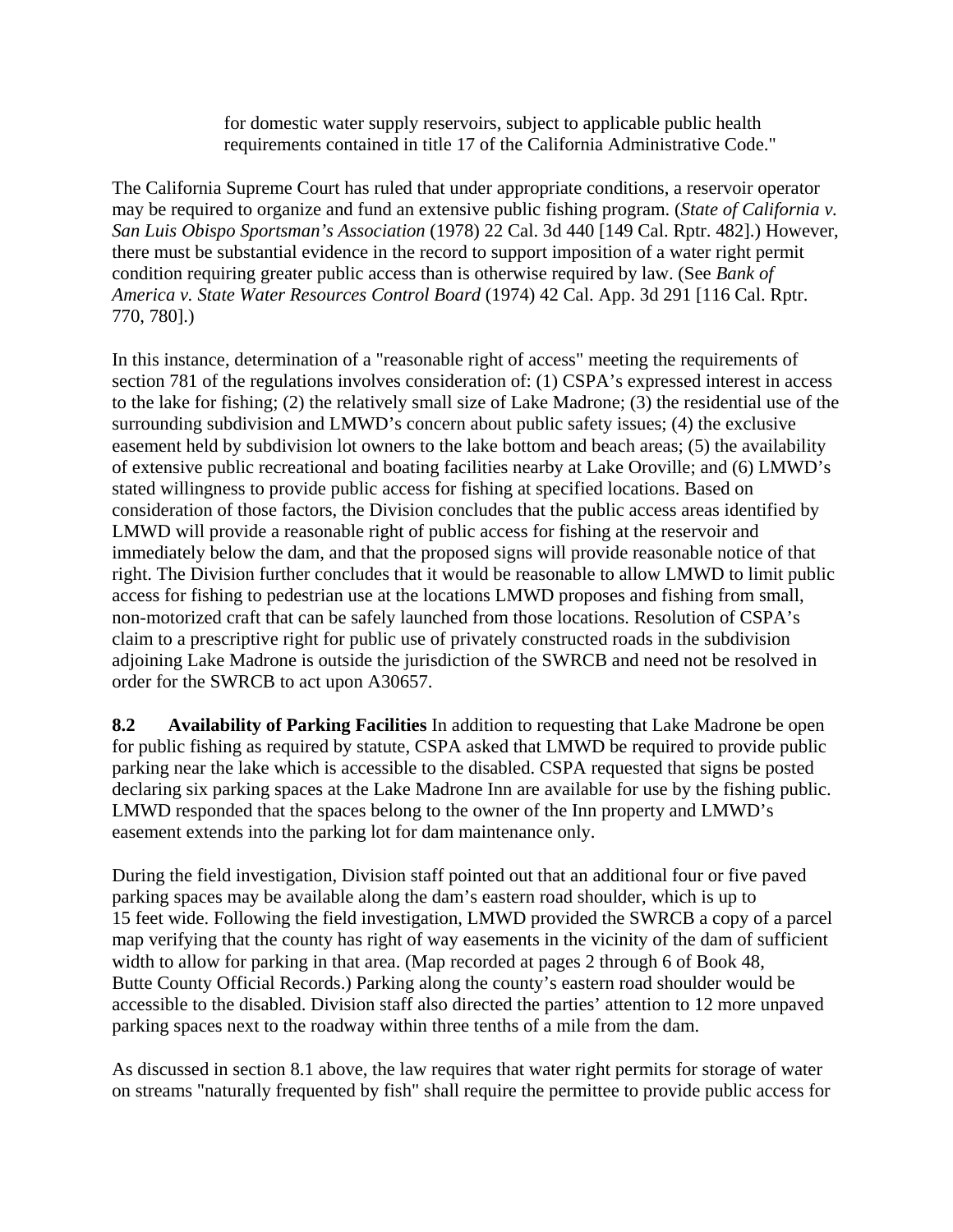fishing to the waters impounded by the dam. (See Fish and Game Code section 5943 and title 23, California Code of Regulations, section 781.) Neither Fish and Game Code section 5943 nor the SWRCB regulations, however, require the owner of a dam to provide public parking for people fishing at a reservoir.

Water Code section 1253 authorizes the SWRCB to allow for appropriation of unappropriated water under such terms and conditions as will best develop, conserve, and utilize in the public interest the water sought to be appropriated. In the case of a large reservoir intended to be used for public fishing or other recreation, it might be reasonable to require a reservoir operator to provide sufficient parking to meet the expected demand from recreational users. In the present case, however, the project is a small reservoir developed for the recreational and aesthetic use of residents of the surrounding private subdivision. Although the owner of the dam must provide public access for fishing in accordance with the Fish and Game Code, there is no evidence that the available parking near Lake Madrone is insufficient to meet the anticipated demand. In this instance, the Division concludes there is insufficient cause to require the permittee to provide additional parking. If a parking problem develops in the future, it can be addressed at that time.

**8.3 Public Restroom Facilities** CSPA requested that public restroom facilities be provided and expressed concern about potential water quality problems in Lake Madrone if restroom facilities are not available to members of the public who utilize the lake for fishing. CSPA stated that it intends to work for accessible restroom facilities at all fishing locations.

The statutory requirement to provide access for fishing does not mandate that the owner of a dam provide public restroom facilities. In some cases, it may be an appropriate exercise of the SWRCB's authority under Water Code section 1253 to condition a water right permit upon requiring the permittee to provide public restroom facilities at a heavily used recreational reservoir. In this instance, however, there is no evidence that the nature or intensity of the use of Lake Madrone for fishing has caused, or is expected to cause, water quality problems in the absence of public restroom facilities. The RWQCB staff in attendance at the field investigation could not recall any enforcement actions being taken due to problems caused by fishermen's lack of access to public restrooms. The Division concludes that there is insufficient evidence in the record to justify requiring LMWD to provide public restrooms as a condition of receiving a water right permit.

**8.4 Restrictions on Release of Sediment** The problems concerning release of sediment from the dam at Lake Madrone are addressed in section 2.0 above. The 1984 Cleanup and Abatement Order discussed above restricts LMWD from discharging sediment from the dam at a greater rate than the instantaneous rate of flow of sediment into the lake unless authorized otherwise by the Regional Board Executive Officer. The order also requires LMWD to get approval from RWQCB and DFG before opening the gate valve at the dam to discharge sediment. The Cleanup and Abatement Order established that discharge of silt from Lake Madrone is considered a waste discharge and that LMWD is subject to regulation as a discharger of waste. RWQCB staff stated that the RWQCB could examine the merits of rescinding the Cleanup and Abatement Order and issuing a waste discharge requirement for release of sediment from the dam.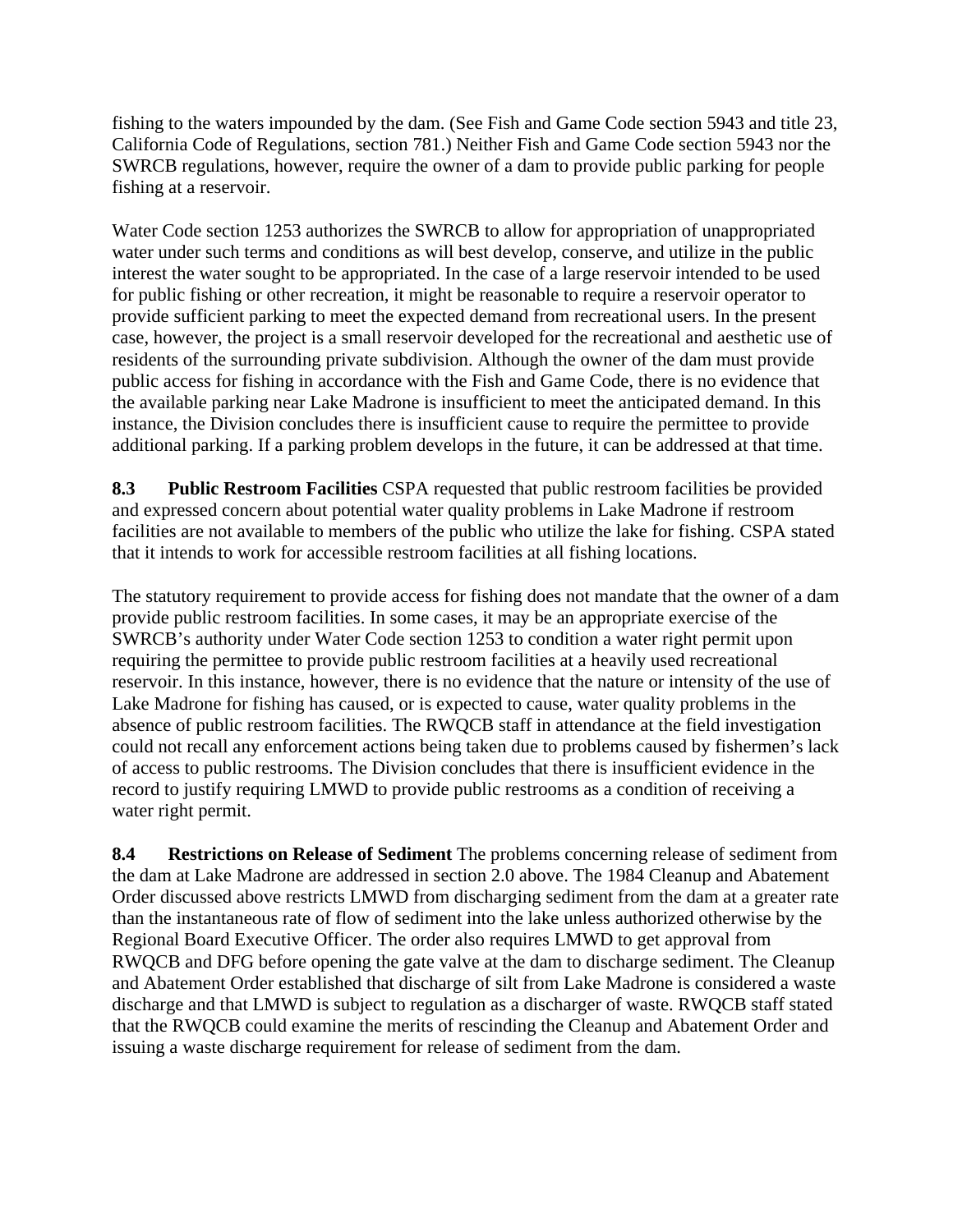CSPA wants assurance that LMWD will not flush silt or other sediment from the lake by opening the outlet valve at the bottom of the dam. CSPA stated they believed LMWD has made efforts to improve disposal of sediment, but is concerned that LMWD may have no more space to deposit sediment.

LMWD's Board of Directors decides how water is released from Lake Madrone to Berry Creek. Water may be released through one or more siphons, a spillway, or a gate valve. The normal method of release is through the siphons, which take water near the lake surface. Extremely high lake levels can cause flows over the spillway, where sediment transport is uncontrollable. The gate valve, located near the bottom of the dam, may be operated to drain water from the lake. The gate valve is the only means of releasing water when the water level falls below the siphon inlets. Every several years, the gate valve is used to draw down the lake so that accumulated sediments can be removed from the bottom by heavy equipment.

LMWD stated that it has no control over the amount of sediment coming into the lake and that the existing Cleanup and Abatement Order seems to have provided a workable solution to the sediment issue. In response to the draft stipulation for protest dismissal, LMWD stated that the applicant is in compliance with the Cleanup and Abatement Order and it operates the lake to cause less sediment to leave Lake Madrone than enters. LMWD also stated it is willing to consider applying for a waste discharge requirement from the RWQCB if requested to do so.

SWRCB Order No. WQ 85-10 affirmed that the release of sediment from the dam at Lake Madrone is a discharge of waste for which LMWD is responsible. The record in this proceeding establishes that LMWD can ordinarily maintain bypass flows below the dam by releasing water through the spillway or the siphons. Downstream water quality problems in the past have been associated with the release of water and sediment from the gate valve at the bottom of the dam. Therefore, the Division concludes that any water right permit issued on A30657 should be conditioned to require that, prior to releasing any water from the gate valve at the bottom of the dam in the future, LMWD must file a Report of Waste Discharge with the RWQCB pursuant to section 13260 of the Water Code. LMWD should be prohibited from releasing water from the gate valve at the bottom of the dam unless waste discharge requirements are issued by the RWQCB or the SWRCB and any release of water from the gate valve is made in compliance with such requirements.

**8.5 Instream Flows for Protection of Fish** The CSPA protest expresses concern about the maintenance of flow downstream of the dam for protection of fish. As indicated in Map 1, the stream reach below Lake Madrone and upstream of Lake Oroville is approximately 1.5 miles long. LMWD proposed that its diversion of water be subject to the following requirement when (1) the lake is not full and (2) LMWD is not utilizing the dam's siphon bypass facility:

> "When appropriating water for the purposes of filling the lake behind the dam, LMWD shall provide sufficient bypass through the gate valve to pass water through the dam for fishery needs downstream in compliance with the existing Cleanup and Abatement Order. Since there are no stream monitoring gauges upstream of the dam usable for this purpose, LMWD shall set the gate valve during the filling process so as to bypass the greater of one (1) cfs of the natural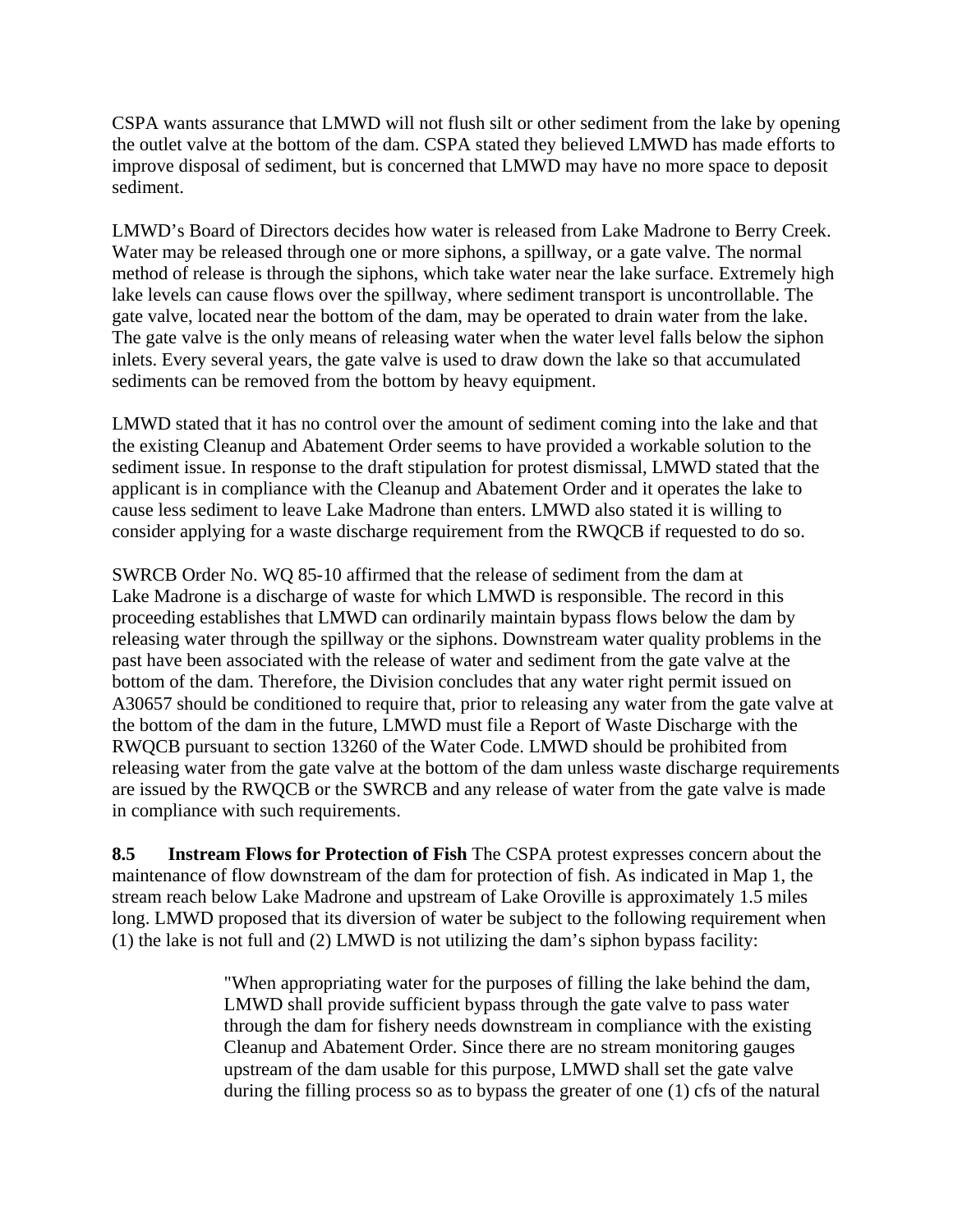inflow, or approximately twenty percent (20%) of the inflow, utilizing the area capacity curve and changes of storage in the lake in order to estimate that inflow, whichever amount is greater."

CSPA requested that gauges be installed to monitor inflows and bypasses. However, the Division concludes that the bypass methodology proposed by LMWD would provide a sufficient means of regulating bypass flows if: (1) the gate valve is properly (hydraulically) rated for bypassing flows to protect downstream fishery resources; and (2) a reservoir staff gage is operated for use with the area capacity curves.

The limited season of diversion from March 1 to April 15 of each year specified in A30657 effectively requires that the applicant bypass all inflow during the remainder of the year. The applicant has proposed to bypass a minimum of twenty percent or 1 cfs of the natural inflow, whichever is greater, during the authorized season of diversion. CSPA did not submit specific information regarding the downstream flow regime needed for protection of fishery resources. In view of the limited season of diversion, the small proportion of annual runoff to be diverted, the infrequency with which the reservoir is expected to be drained and refilled, and the absence of evidence from DFG or elsewhere supporting a higher bypass flow requirement, the Division concludes that there is insufficient evidence in the record to establish a higher bypass flow requirement than proposed by the District.

Fish and Game Code section 5937 provides in relevant part:

"The owner of any dam shall allow sufficient water at all times to pass through a fishway, or in the absence of a fishway, allow sufficient water to pass over, around or through the dam, to keep in good condition any fish that may be planted or exist below the dam...".

In addition to the requirement of section 5937, any permit issued on A30657 will include Standard Permit Term 12 relating to the continuing authority of the SWRCB. The SWRCB's continuing authority to protect public trust resources under Term 12 may be exercised to modify the bypass flow requirements specified in a permit in the event that future information establishes that such action is appropriate.

# **9.0 AVAILABILITY OF WATER FOR APPROPRIATION**

The approximate runoff of the watershed tributary to Lake Madrone can be calculated using the Rational Runoff Equation as follows:

$$
Q = c i a
$$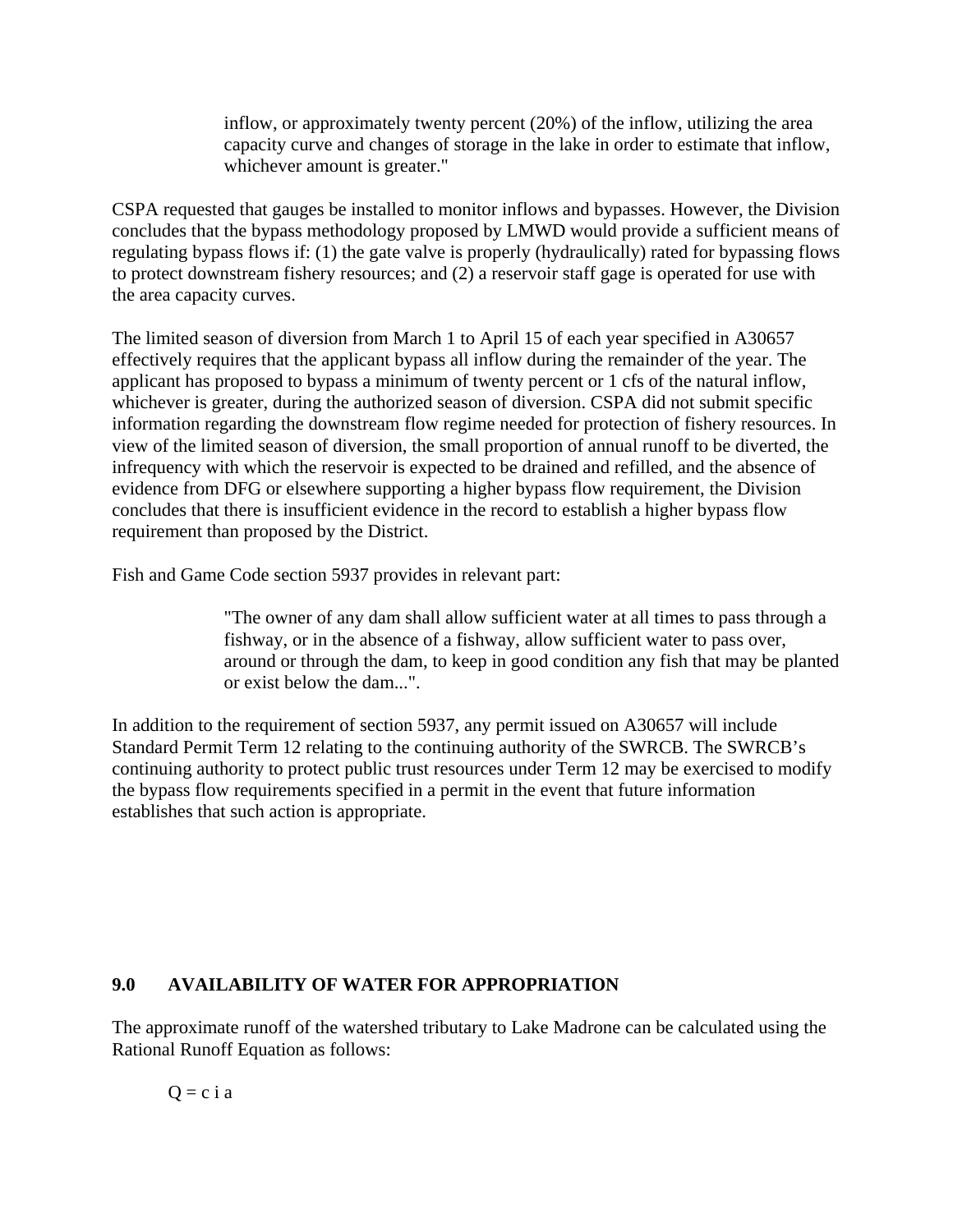where  $Q =$  total annual runoff (afa)

- $c =$  runoff coefficient
- $i =$  annual precipitation (inches/year)
- a = area tributary to Lake Madrone (acres)

The Berry Creek Watershed encompasses approximately 15.3 square miles or 9,787 acres. The watershed has two major tributaries, Galen and Martin Creeks. The tributary area above the reservoir has a mean annual rainfall of 57.6 inches. Using a conservative runoff coefficient of 0.3, the calculated average annual runoff into Lake Madrone would be 14,093 afa. Information in Division records indicates that other water diversions in the Berry Creek Watershed are as follows:

| <b>DIVERSION TYPE</b>   | <b>DIVERSION/</b>     | <b>TOTAL ANNUAL USE</b> |
|-------------------------|-----------------------|-------------------------|
| <b>A=APPPLICATION</b>   | <b>STORAGE AMOUNT</b> |                         |
| <b>S=STATEMENT</b>      |                       |                         |
| A 11753 (License 5086)  | $1,500$ gpd           | $< 1.5$ afa             |
| A 23853 (License 10203) | $500$ gpd             | $< 1$ afa               |
| A 26904 (Permit 18878)  | 49 afa                | 22 afa                  |
| S 5285                  | $< 500$ gpd           | 1 afa                   |
| S 10594                 | 171 miners inches     | 2,300 afa               |
|                         | <b>TOTAL</b>          | 2,325 afa               |

Subtracting total annual diversions of 2,325 afa from unimpaired average annual runoff of 14,093 afa leaves 11,968 afa as the average annual impaired runoff after accounting for estimated use under rights on file with the SWRCB. Of this amount, LMWD is requesting 200 afa. Therefore, there should be adequate runoff in the Berry Creek watershed to provide the water requested in A30657. As discussed in section 5.1, LMWD has agreed to inclusion of Standard Permit Terms 80, 90, and 91 to protect the prior downstream rights of the SWP.

### **10.0 COMPLIANCE WITH CEQA**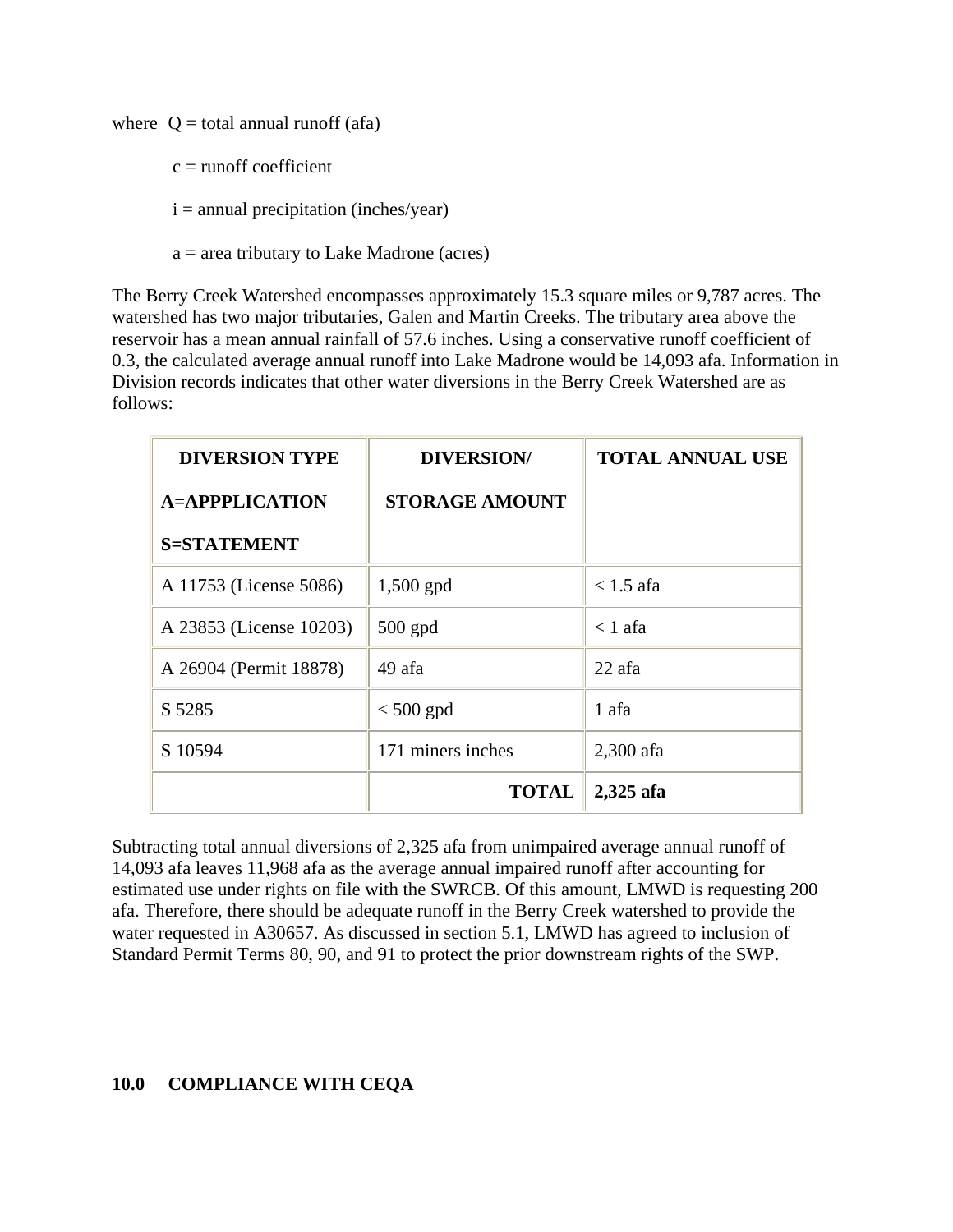LMWD is the lead agency for purposes of compliance with the California Environmental Quality Act. LMWD prepared an Initial Study and Proposed Negative Declaration (IS/ND) dated January 24, 1998, which was circulated by the State Clearinghouse from March 6 to April 6, 1998 (SCH # 98032010). On March 30, 1998, Division staff sent a letter of comment to LMWD that identified deficiencies in the IS/ND. However, the IS/ND was adopted by LMWD as presented and the Notice of Determination was filed with the Butte County Clerk on February 17, 1999. The 35 day period for filing suit to challenge LMWD's compliance with CEQA has passed. The requirements established in this decision to protect the environmental and public trust resources in the Lake Madrone and Berry Creek area are based upon the SWRCB's independent authority under the Water Code. The Notice of Determination filed by the SWRCB states that the water right permit will include terms and conditions to protect environmental and public trust resources in addition to what is stated in the LMWD Notice of Determination.

# **11.0 CONCLUSION**

Based on the evidence and findings discussed above, the Division of Water Rights concludes that there is water available for appropriation under A30657, that the use specified in A30657 is beneficial, and that issuance of a permit subject to the conditions specified in this decision is in the public interest.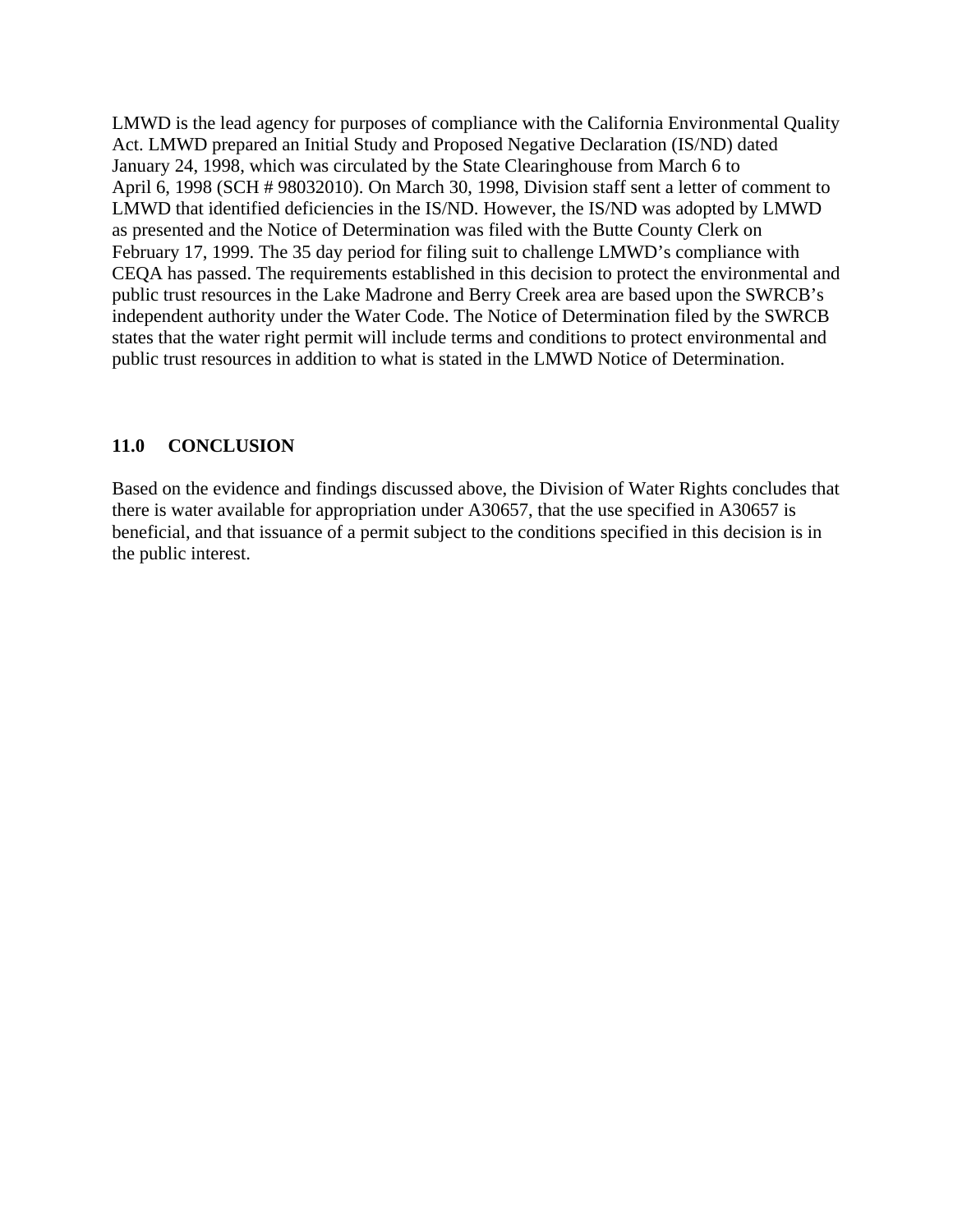### **ORDER**

**IT IS HEREBY ORDERED** that Application 30657 is approved and that a permit be issued subject to the terms established in this order. The permit shall contain Standard Permit Terms 1, 2, 3, 4, 5, 6, 9, 10, 11, 12, 13, 14, 80, 90 and 91 and the following additional terms:

*1. Permittee shall comply with the following provisions derived from the agreement between permittee and Berry Creek Water Users Incorporated (BCWU) executed on March 27, 1999, and filed with the State Water Resources Control Board (SWRCB):* 

 *(a) Permittee will notify BCWU in advance of planned changes in lake water level.* 

 *(b) Permittee will not operate Lake Madrone in a manner that deprives downstream landowners along Canyon Creek of the use of water. During drought years, permittee will maintain an outflow of water at the dam which is no less than the inflow to Lake Madrone.* 

 *(c) The water in Lake Madrone is to be used for recreational purposes (swimming, fishing, and boating) and fire protection only.* 

 *(d) Permittee is responsible for all costs of maintenance or improvements to the dam or Lake Madrone, including, but not limited to, silt removal, weed control, and valve maintenance.* 

 *(e) If it comes to the attention of the Permittee's Board of Directors that pollution of the water in Lake Madrone or the water flowing into Lake Madrone is occurring, permittee will attempt to notify the polluter that pollution is occurring and will report the pollution to the Butte County Health Department.* 

 *Inclusion in this permit of certain provisions of the referenced agreement shall not be construed as disapproval of other provisions of the agreement or as affecting the enforceability, as between the parties, of such other provisions insofar as they are not*  inconsistent with the terms of this permit. (Modified version of Standard Permit *Term 24.)* 

- *2. Permittee must comply with the conditions imposed upon Feather River Forest Homes in the judgment entered by the Superior Court for Butte County on July 7, 1933 in Cameron et al. v. Feather River Forest Homes, et al. (Superior Court No. 14014).*
- *3. Lake Madrone shall be kept open to the public for recreational use subject to a reasonable charge for any services or facilities that are provided by permittee. Failure to allow public access may result in revocation of the permit or reduction in the amount of water that may be stored. (Modified version of Standard Permit Term 45.)*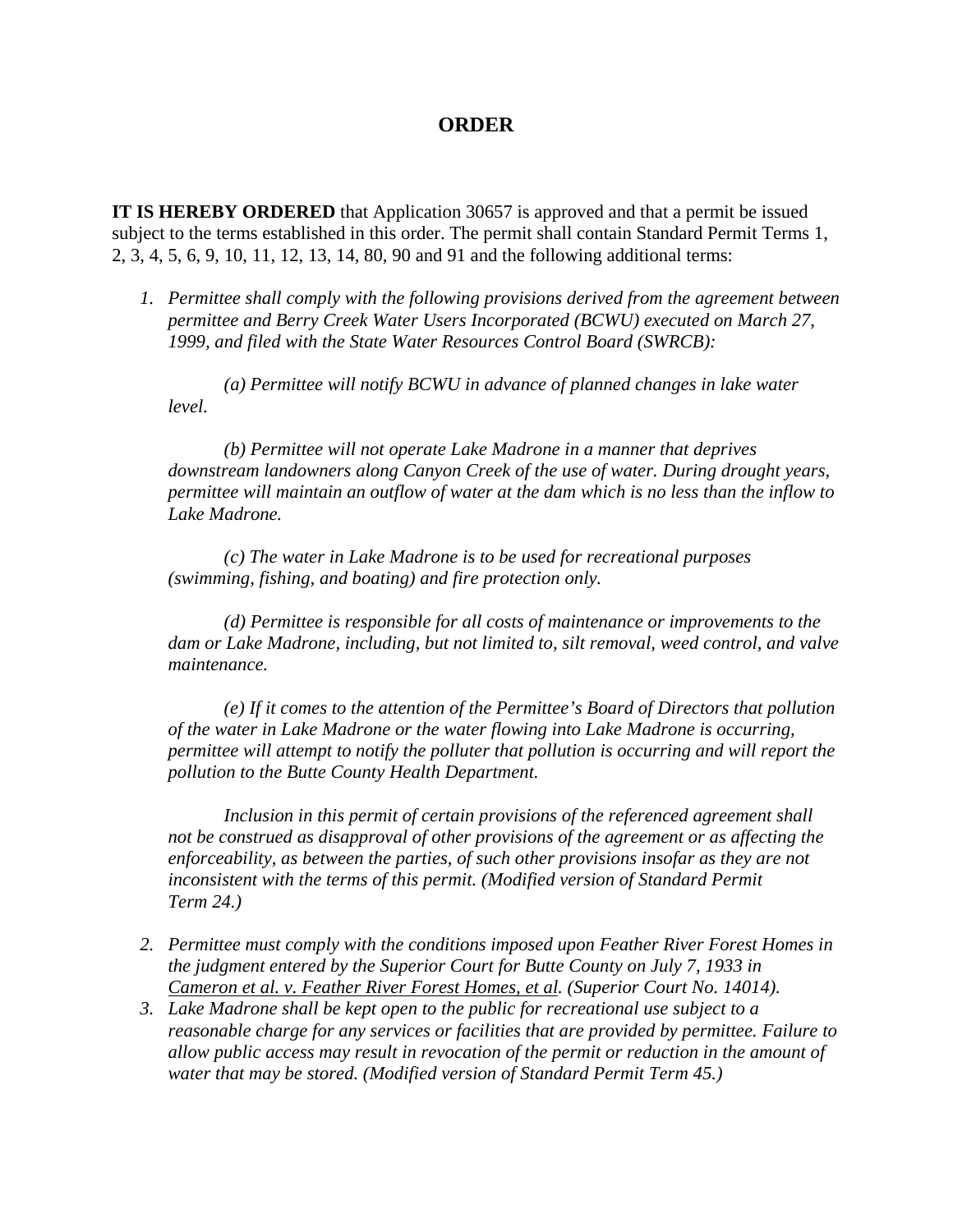- *4. Permittee shall post signs at the eastern boundary of the parcel of property on which the dam is located and near the entrance to the spillway stating "Public Fishing Access." Permittee shall allow reasonable public access to the surface of Lake Madrone for fishing from the banks of the parcel on which the dam is located and shall provide access for fishing from small non-motorized craft which can be safely launched from that location.*
- *5. Permittee shall provide sufficient bypass through the siphons or gate valve to pass water through the dam for fishery needs downstream in compliance with the existing Cleanup and Abatement Order. Permittee shall bypass the greater of one (1) cubic-foot per second (cfs) or approximately twenty percent (20%) of the inflow. The inflow shall be calculated and recorded daily by utilizing the area capacity curve, staff gage measurements, outflow measurements and reasonable estimates of evaporation. This will result in a one-day delay in setting flow releases.*

*6. Bypass flow ordinarily shall occur only through the surface siphon valve and the overflow spillway when necessary. If, at any time, Permittee intends to discharge water through the gate valve, then Permittee must first file a Report of Waste Discharge with the California Regional Water Quality Control Board (RWQCB) pursuant to California Water Code section 13260. Thereafter, water may be diverted only during such times as all requirements prescribed by the RWQCB or SWRCB are being met. No point source discharges of waste to surface water shall be made unless Waste Discharge Requirements are issued by the RWQCB or the SWRCB. (Amended Standard Permit Term 101.)* 

*7. Permittee shall comply with Cleanup and Abatement Order issued on November 29, 1984, by the RWQCB for the Central Valley Region until the first Report of Waste Discharge is filed and Waste Discharge Requirements are issued.* 

*8. Permittee shall install and properly maintain in the reservoir a staff gage, satisfactory to the Chief of the Division of Water Rights, for the purpose of determining water levels in the reservoir. Permittee shall record the staff gage reading on or about October 1 of each year. Such readings shall be supplied to the SWRCB with the next progress report submitted to the SWRCB by permittee. (Modified version of Standard Permit Term 47)* 

*9. Permittee shall allow Berry Creek Water Users Incorporated and all successors in interest, or a designated representative, reasonable access to the reservoir for the purpose of verifying staff gage readings and determining water levels in the reservoir.* 

*10. Permittee shall comply with all requirements of the Department of Water Resources Division of Safety of Dams.* 

*11. Permittee shall maintain a staff gage at a location satisfactory to the Chief of the Division of Water Rights, and an outflow measuring devise which is*